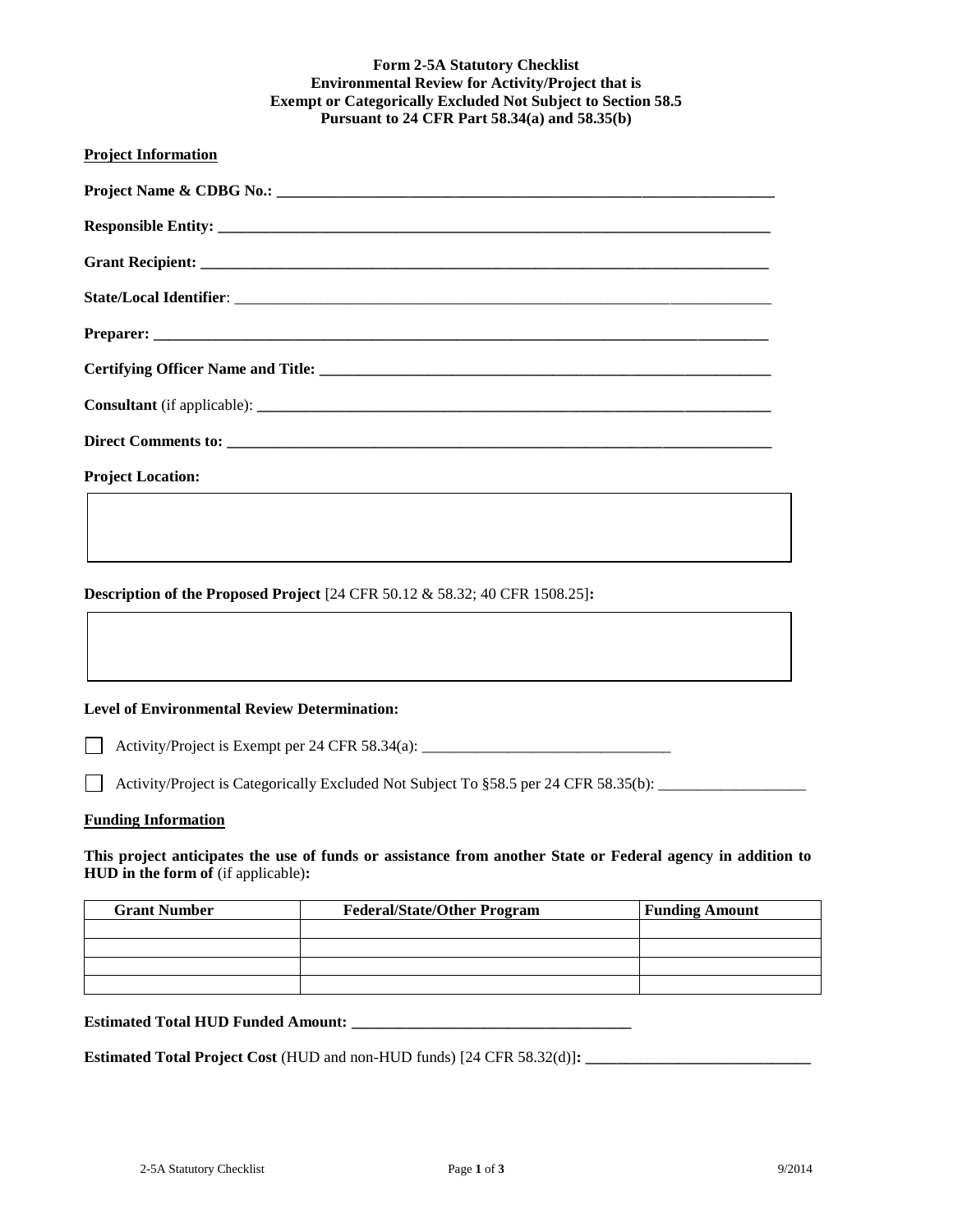### **Compliance with 24 CFR §50.4 and §58.6 Laws and Authorities**

Record below the compliance or conformance determinations for each statute, executive order, or regulation. Provide credible, traceable, and supportive source documentation for each authority. Where applicable, complete the necessary reviews or consultations and obtain or note applicable permits of approvals. Clearly note citations, dates/names/titles of contacts, and page references. Attach additional documentation as appropriate.

| <b>Compliance Factors: Statutes, Executive</b><br>Orders, and Regulations listed at 24 CFR 50.4<br>and 58.6                                               | Are formal<br>compliance steps<br>or mitigation<br>required? | Compliance determinations |  |  |
|-----------------------------------------------------------------------------------------------------------------------------------------------------------|--------------------------------------------------------------|---------------------------|--|--|
| <b>STATUTES, EXECUTIVE ORDERS, AND REGULATIONS LISTED AT 24 CFR §58.6</b>                                                                                 |                                                              |                           |  |  |
| <b>Airport Runway Clear Zones and Accident</b><br><b>Potential Zones</b><br>24 CFR Part 51 Subpart D<br><b>Coastal Barrier Resources</b>                  | N <sub>0</sub><br>Yes.<br>N <sub>0</sub><br><b>Yes</b>       |                           |  |  |
| Coastal Barrier Resources Act, as amended by<br>the Coastal Barrier Improvement Act of 1990<br>$[16$ USC 3501]                                            |                                                              |                           |  |  |
| <b>Flood Insurance</b><br>Flood Disaster Protection Act of 1973 and<br>National Flood Insurance Reform Act of 1994<br>[42 USC 4001-4128 and 42 USC 5154a] | N <sub>0</sub><br>Yes.                                       |                           |  |  |
|                                                                                                                                                           |                                                              |                           |  |  |

| <b>STATE OR LOCAL STATUTES</b> (to be added by Responsible Entity                                                           |                              |  |  |
|-----------------------------------------------------------------------------------------------------------------------------|------------------------------|--|--|
| <b>State Historic Preservation Office</b><br>(SHPO) Section 14.09 of the New<br><b>York State Historic Preservation Act</b> | Yes No                       |  |  |
| State Environmental Quality Review Act<br>(SEQRA) 6 NYCRR Part 617                                                          | No<br><b>Yes</b>             |  |  |
| Coastal Zone Management Act (CZMA)<br>19NYCRR Part 600                                                                      | N <sub>o</sub><br><b>Yes</b> |  |  |
|                                                                                                                             | Yes No                       |  |  |